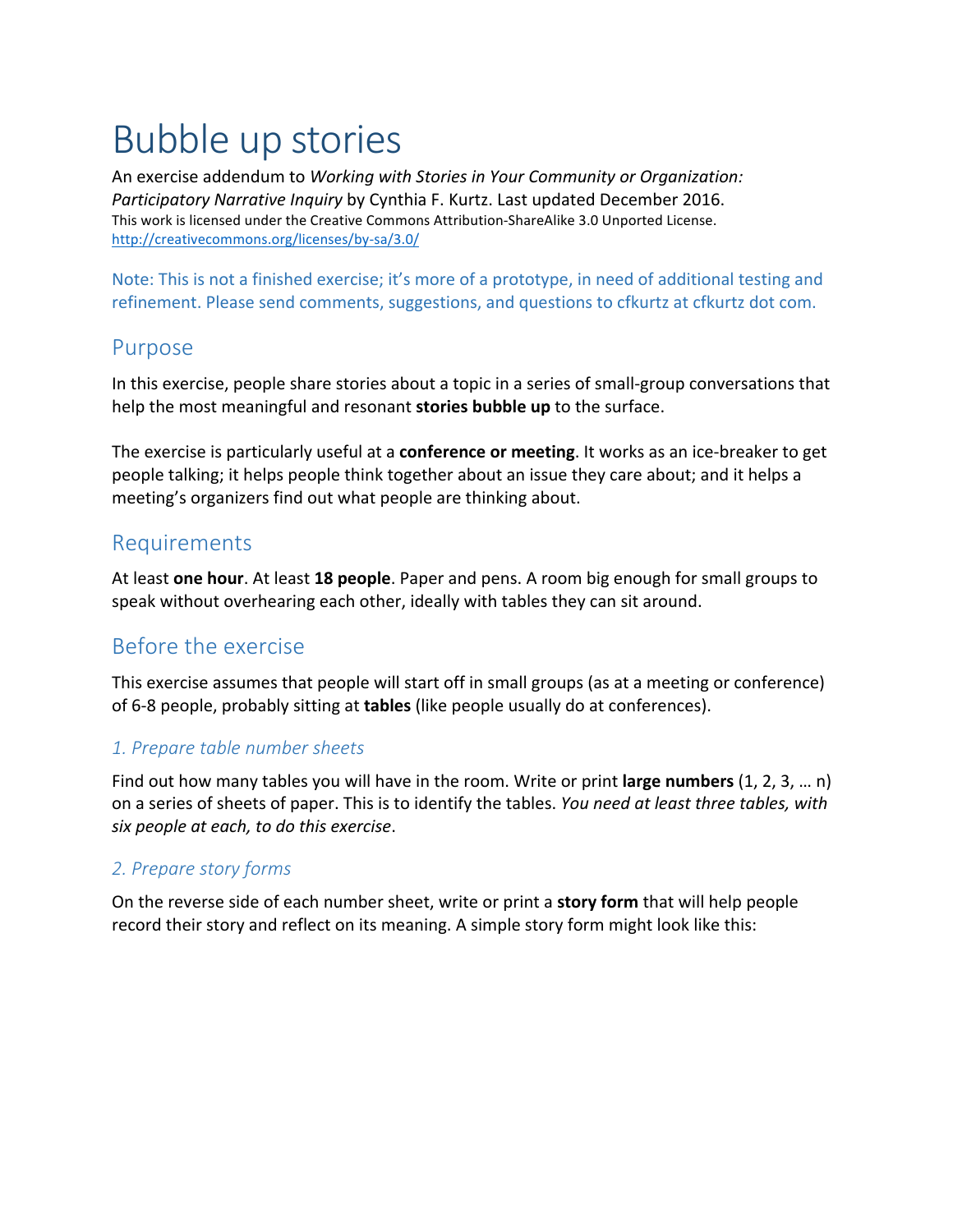| Please summarize or describe the story here.                                   |  |
|--------------------------------------------------------------------------------|--|
|                                                                                |  |
|                                                                                |  |
|                                                                                |  |
|                                                                                |  |
|                                                                                |  |
|                                                                                |  |
| What name would you give this story?                                           |  |
|                                                                                |  |
|                                                                                |  |
| How do you feel about this story? (Choose up to three.)                        |  |
|                                                                                |  |
| [] happy [] sad [] relieved [] frustrated [] proud [] disappointed [] not sure |  |
| How long do you think you will remember it? (Mark a point on the line.)        |  |
|                                                                                |  |
|                                                                                |  |
| What did the people in it need? (Choose up to three.)                          |  |
|                                                                                |  |
| [] help [] information [] resources<br>[] to understand [] to be understood    |  |
| [] trust [] respect [] cooperation [] not sure                                 |  |
|                                                                                |  |
| Did they get what they needed? (Mark a point on the line.)                     |  |
|                                                                                |  |
|                                                                                |  |
| Who needs to hear this story the most? (Write in your answer.)                 |  |
|                                                                                |  |
|                                                                                |  |

See Working with Stories for more questions you can ask.

Place a numbered story-form sheet on each table. Arrange the sheets in a **spiral**, so that no two tables with adjacent numbers are far away from each other.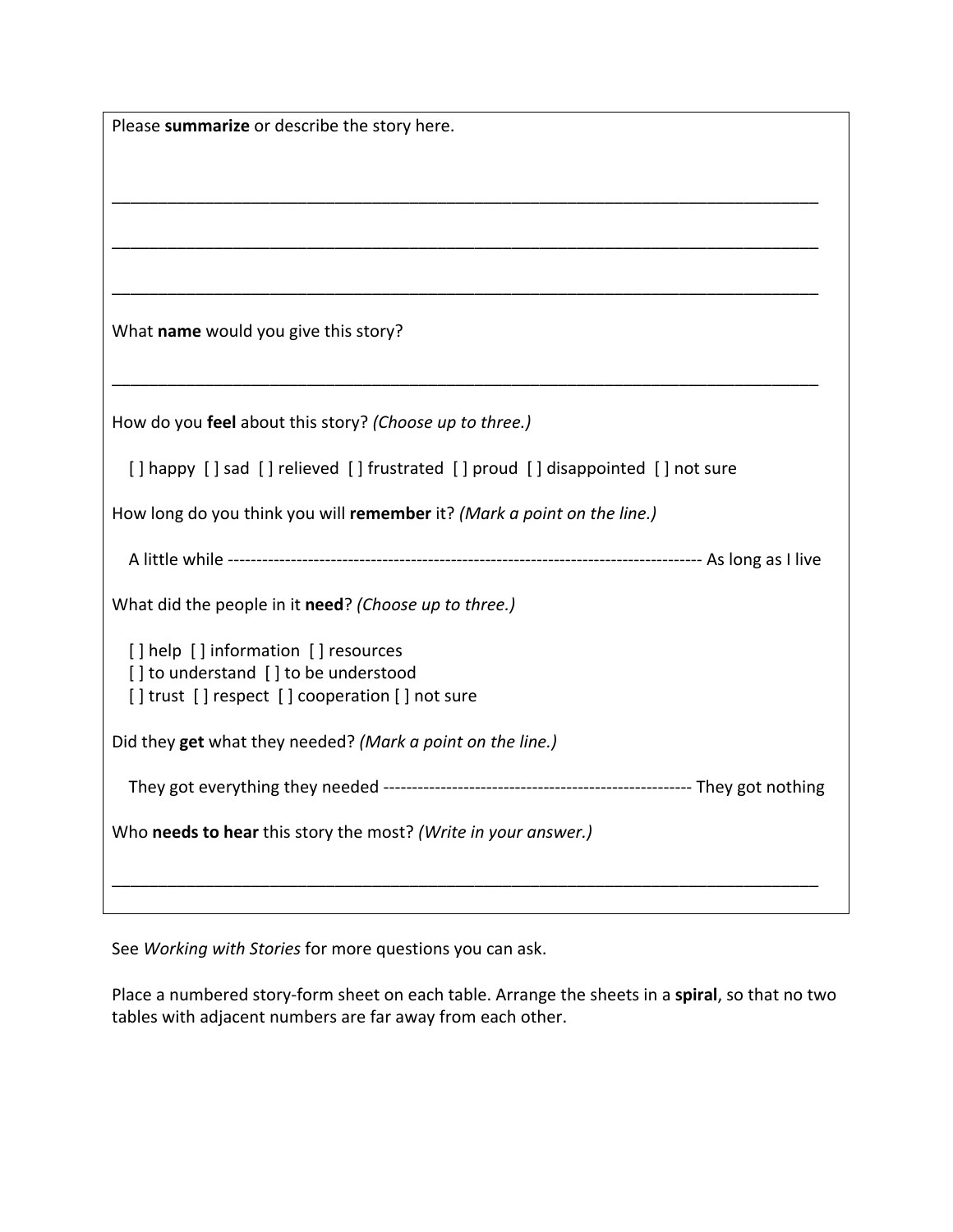

If you think people will get distracted by paying too much attention to your story form before they are supposed to, fold the sheets in half and tape them shut.

## *3. Prepare story-eliciting questions*

Choose a **topic** you would like to ask people to share stories about. Write one or a few story**eliciting questions** that will help people get started sharing stories about that topic. For example:

- What was the biggest **challenge** you faced in the last year? What happened at that time?
- When you think about **trust** (or the lack of it), what one moment in the past year springs to mind? Talk about what happened in that moment.
- Have you ever felt so excited that you couldn't wait to get to work on something? Or have you ever **dragged** yourself in to work? What happened that made you feel that way?

Multiple questions are best when groups are diverse, enthusiastic, and/or used to handling complex instructions. Single questions are best when groups are uniform, uninterested, and/or unused to handling complex instructions.

Prepare to show your story-eliciting question(s) to participants (at the appropriate time in the exercise) by using one of these methods:

- **reading** the question(s) out loud
- **showing** the question(s) to everyone by writing it/them on a screen or white board
- **placing** question sheets on each table (two sheets per table) before the exercise (then calling attention to them at the appropriate time)

### *4. Check table group sizes*

Just before you start the exercise, make sure people are in table groups of at least six people each. If you have groups of four or five, ask people to join up to create groups of six.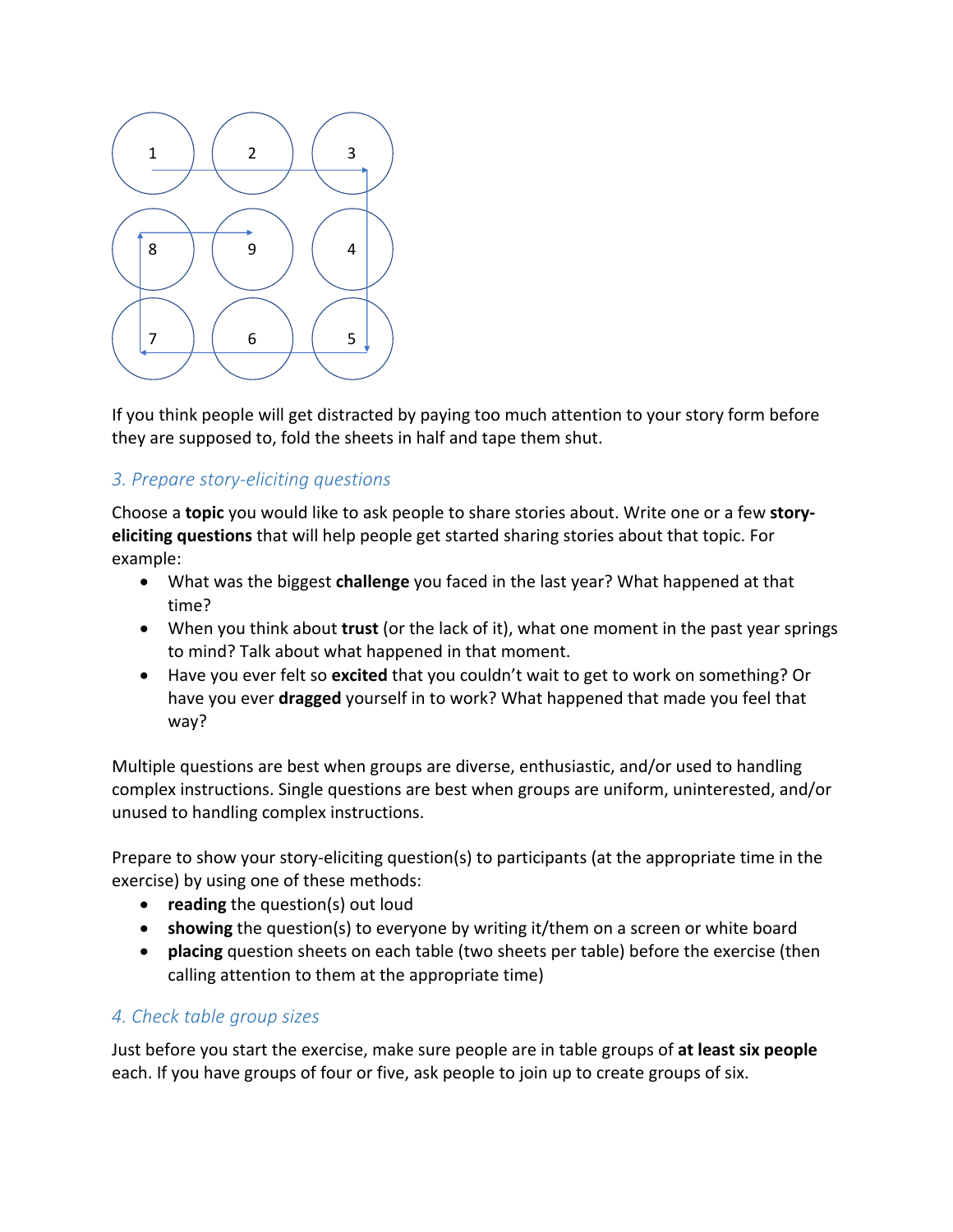# $5$  minutes  $-$  Mix up tables and form small groups

To start the exercise, ask the people at each table to make an **alphabetical list** of their first names. Then ask them to **split the list** roughly in half. Each person in the *second* half of the list should **stand up and move** to the table with a table number one higher – so Aaron at table 2 will stay put, but Zora will move to table 3. (People from the highest table number should move to table number 1.)

Once people are at their new, mixed tables, ask them to **split in half again**. But this time don't use names: **use locations**. Use a **visual landmark**, like a podium or window or set of doors, to help people quickly split into two groups. People won't need to move, but they may want to **turn their chairs** to face each other.

It is important not to let the reluctant dawdle in this first step of the exercise. You'll need the time later on, so **keep people moving**. And don't even *attempt* the exercise if you think people will refuse to get up and move in the first place.

# $20$  minutes  $-$  Share stories

Now the three or four people in each half-of-a-table small group should **share stories** around a topic you chose for them before the exercise. Now is the time to tell or show them your storyeliciting question(s): out loud, on a screen or white board, or on paper. Each person should get a chance to tell at least one story.

As they share stories, each small group's task is to **choose one story to retell**. They should choose the story everyone in the room **most needs to hear**.

Make sure you give people five-minute and two-minute **warnings** before this step is finished, because some groups will have trouble finishing the task in the time given and will be reluctant to move on.

# 15 minutes – Retell chosen stories to original group

Now ask everyone who moved to another table to quickly **get up and go back** to their original table. Once they are there, each person should **retell the story they chose** in their small group to the rest of the people at their table. Ask people to make sure each chosen story gets retold.

While the stories are being retold, the group must again **choose a story** to retell. Again, they should choose the story everyone in the room **most needs to hear**.

During this step people might be confused because they aren't sure they should retell someone else's story. That is *exactly* what you want them to do. You want them to repeat the story their small group chose, whether they themselves originally told it or not. If they didn't tell the story originally, they should retell it as best they can, based on what they heard.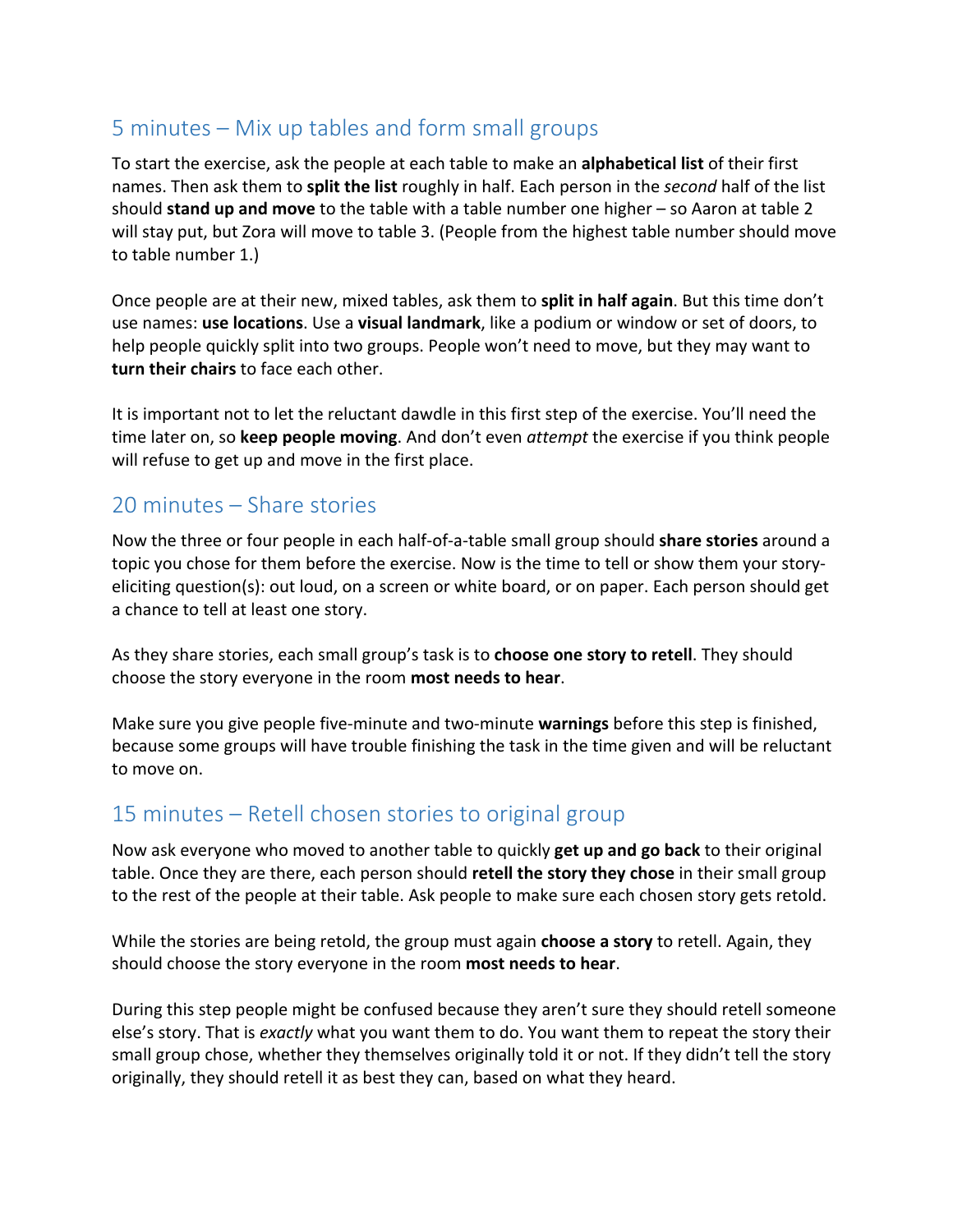# $10$  minutes  $-$  Discuss and interpret chosen story

Now ask each table group to turn over their number sheet to find the story form you put on the other side. Working together, each group should **summarize** the story they chose and **reflect** on it by answering your questions about it.

# 10+ minutes – Retell chosen stories to whole room

Now we arrive at the last part of the exercise. Ask people from some number of table groups (depending on how much time you have) to retell their chosen story **to the whole room**. Use a microphone if you have a big room.

The stories told to the whole room will have "bubbled up" from all of the stories told during the exercise. By doing this exercise:

- You will have collected some stories (one per table) that have **deep meaning** to your participants (because they were chosen twice). If you want to know what those people are thinking about or where their concerns lie, you've tapped into it.
- You will have demonstrated to your participants the **value of story sharing**, because they will have seen how the most meaningful stories have bubbled up.
- You will have helped people **connect** with each other by retelling each other's stories.
- You will have helped people **think together** about a topic important to them. They will finish the exercise with new insights they can use.

# After the exercise is over

**Collect** the story forms people filled out. If you made any recordings, transcribe them. The stories, and the answers to questions about them, will be useful to you in your goals.

It's a good idea to **share the stories you collected** with everyone who was in the room. Type them into an email; put them on a web site or newsletter or podcast; pass them on by word of mouth; but *give the stories back* to the people who told them. Your participants will be able to retell the stories yet again as they go back to their routines after the meeting or conference is over. 

# Tips on facilitating the exercise

These are a few things I've learned from facilitating this exercise.

### *It's* only as complicated as you say it is

Whether people perceive this exercise as simple or complicated depends on how you present it. If you say, "Pay attention, because I'll be giving you a lot of complicated instructions," people will consider your instructions to be complicated. If you say, "This is a simple exercise that flows naturally in conversation," people will see it that way. Explain that sharing stories and thinking together about stories is a natural part of conversation – because it is – and people will take to the exercise easily.